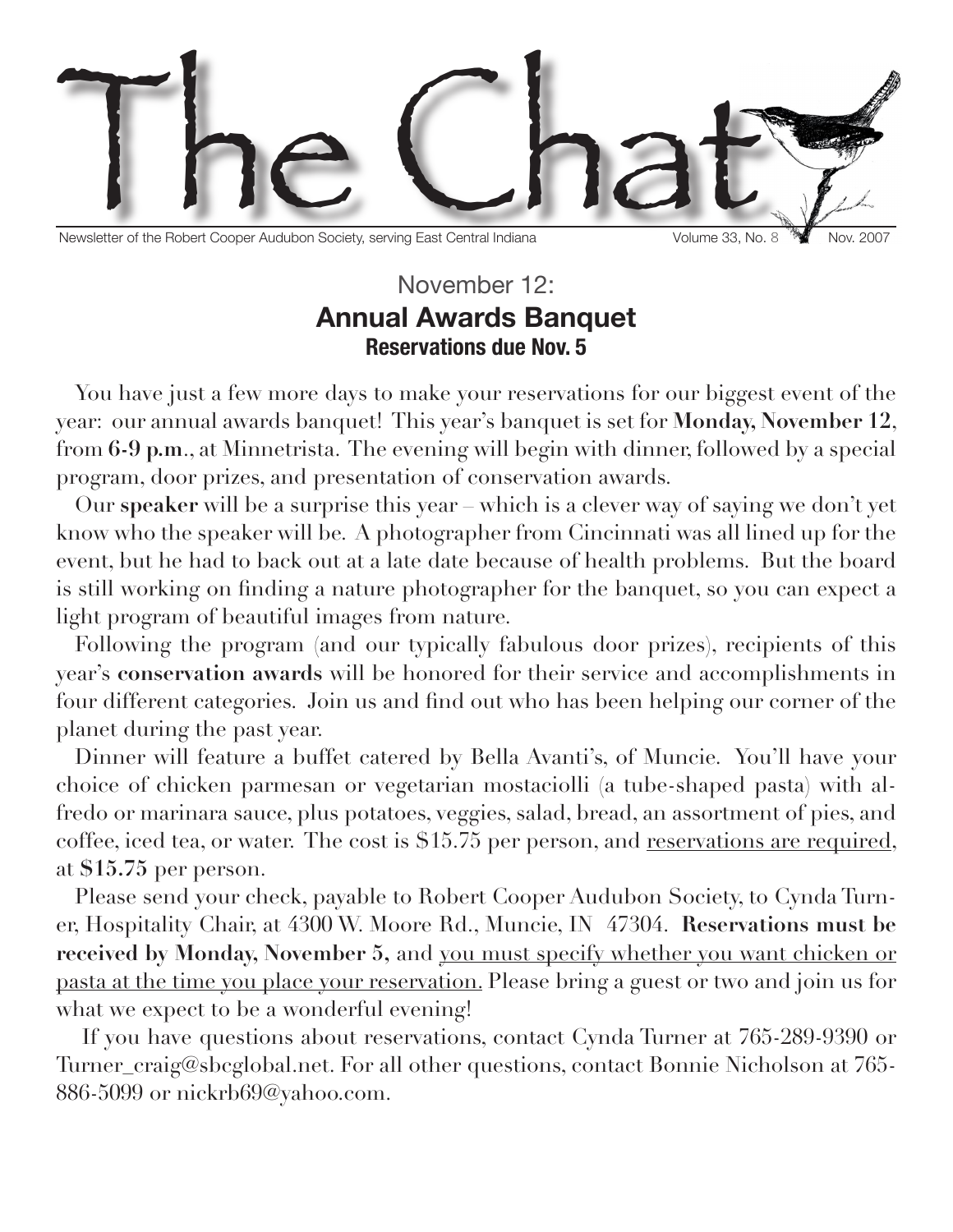## Birdseed Sale

Our Audubon chapter is selling birdseed throughout the year (excluding July and August), but only on a pre-order basis. Thanks to Seedy Sally's in Pendleton, we can offer several varieties of highquality bagged seed for pick up at our monthly chapter meetings, September through June.

Proceeds go to a scholarship fund to send a local young person to Audubon Ecology Camp or be used for a youth ecology project. (Details to come in the next Chat.)

Fill out the order form below and mail it to Barb Butler, RCAS treasurer, at 6113 W. Penrod, Muncie, IN 47304. Each order placed by the first of each month can be picked up at the next regular RCAS meeting, at Minnetrista. Make checks payable to Robert Cooper Audubon Society.

PLEASE NOTE: prices on birdseed have gone up dramatically this year, because of poor harvests. But you'll find that our prices are competitive with those of area retailers – often lower in cost per pound, in fact. These prices are subject to change, as wholesale prices fluctuate, and any such changes will be announced in future Chats and on the RCAS website (www.cooperaudubon.org). - - - - - - - - - - - - - - - - - - - - - - - - - - - - - - - - - - - - - - - - - - - - - - - - - - - - - - - - - - - - - - - - - - -

| Seed type & size of bag | <b>Quantity</b> | Price per bag or cake | <b>Total</b> |
|-------------------------|-----------------|-----------------------|--------------|
| Black oil 50#           |                 | \$20.00               |              |
| Black oil 25#           |                 | 11.00                 |              |
| Safflower 50#           |                 | 31.00                 |              |
| Safflower 25#           |                 | 17.00                 |              |
| Safflower 10#           |                 | 8:50                  |              |
| Mixed seed* 40#         |                 | 20.00                 |              |
| Mixed seed* 25#         |                 | 13.00                 |              |
| Thistle 10#             |                 | 13.00                 |              |
| Thistle 10#             |                 | 7.00                  |              |
|                         |                 | <b>GRAND TOTAL</b>    |              |

\* This is a premium mix made for Audubon with sunflower, safflower, peanuts, and no corn.

Name:

Address:

Phone number: example and the set of the Email address:  $\blacksquare$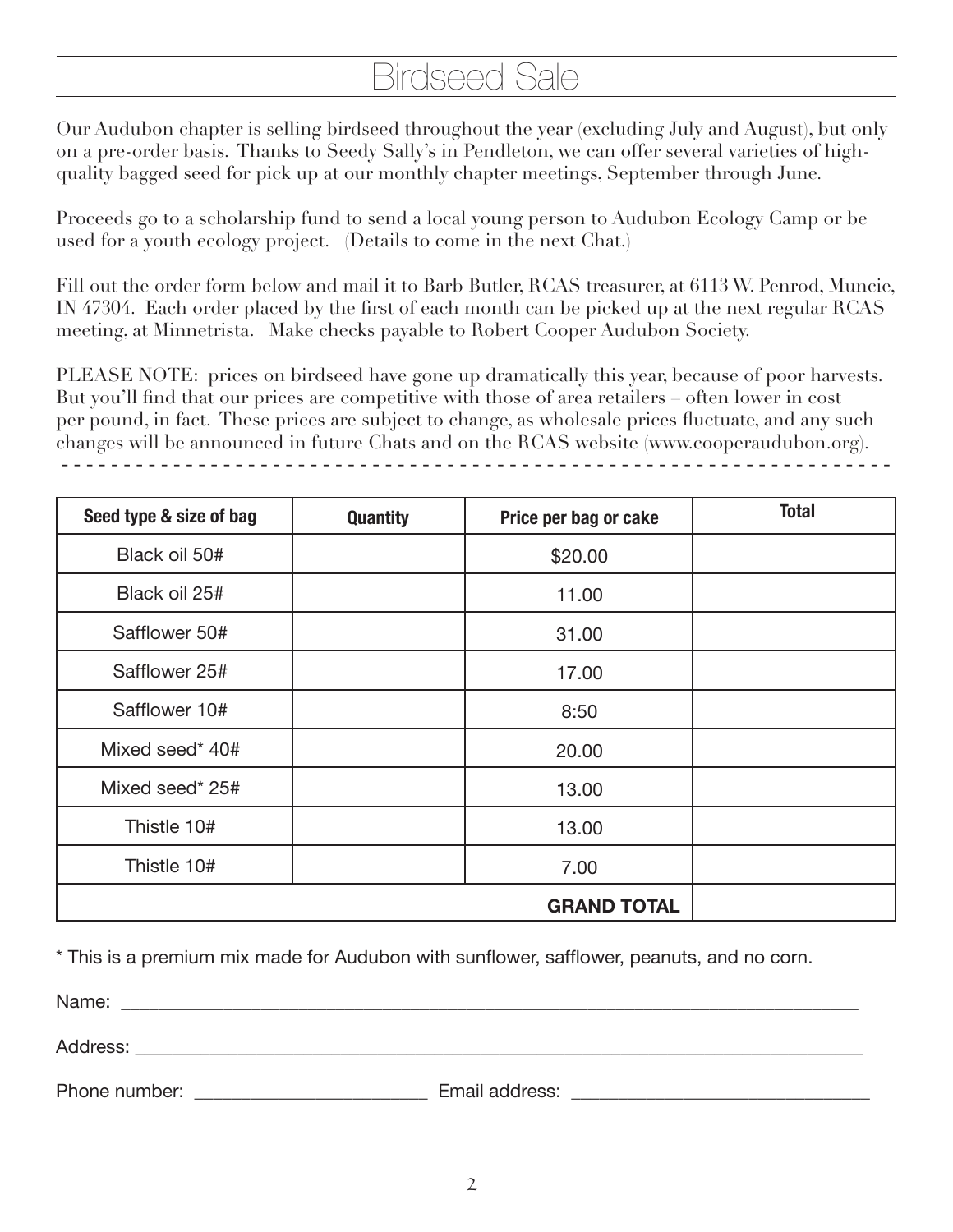## **Osprey nest, open for new residents**

On Friday, October 19 four I&M vehicles and crew along with an excited band of RCAS members gathered at the Redtail Nature Preserve parking lot to launch the installation of the first Delaware County osprey nesting platform. It was the culmination of an extended coming together of a number of partners to create the critical first step in the reintroduction of nesting ospreys to the Prairie Creek Reservoir area.

Charlie Mason first suggested the idea to the RCAS board. Mike Lannoo followed up by coordinating with John Castrale, DNR wildlife biologist, on the optimum platform locations and the specifications for the nesting platform itself. Mike then supervised a volunteer crew which constructed the platforms at Bill Cumming's Red-Tail Farm. The platform sites are on Indiana American Water Company land which is leased by the City of Muncie Parks Department. Mike James and Larry Wood of AM Water have been strong supporters of the project, as has Ron Bonham, superintendent of Prairie Creek.

Osprey nesting platforms are contsructed by RCAS volunteers. These nesting platforms were built and installed in the hopes of reintroducing the osprey to the Prairie Creek Reservoir area.



Warren Vander Hill arranged with Jim Riggle, manager of I&M to secure the poles and install the platforms at the Prairie Creek sites. Joe Lemons, crew supervisor for I&M, organized the installation along with Audubon's Jeff Ray who coordinated the attachment of the platform to the pole.

Lending suppport at the installation were Charlie Mason, Bill Grummer, Barb Stedman, Martha Hunt, Jon Creek, Jim Riggle, Larry Wood, Ron Bonham and Barry Banks.

Although ospreys pass through the Prairie Creek area they have not been known to nest there. Indiana DNR has been successful in reintroducing osprey to other areas of Indiana and views Prairie Creek as a prime prospect for East Central Indiana. RCAS also installed platforms this year at Province Pond and Summit Lake State Park in Henry County.

To view the oprey platform, visit the Red-Tail Nature Preserve at the corner of 650S and 461E. From the parking lot take the gravel trail to the right and follow it to the hill overlooking the reservoir. You will notice that the latest version of the nesting platform include a perch above the platform itself, a feature copied from natural nesting sites.

Pictures of the platform installation and the site are available on the RCAS website, cooperaudubon.org.

## **South Central Indiana Birding Guide**

The Sassafras Audubon Society in Bloomington recently published a Birding Guide to South-Central Indiana. They are using proceeds from sale of the guide for projects connected with their adopted Important Bird Area at Goose Pond. The 56-page guide includes descriptions of 27 birding hotspots in south-central Indiana. The descriptions include detailed directions for finding the locations and suggestions of what you might expect to find during each season of the year. Maps in the guide will also help you find localities. The guide includes a checklist of birds found in the area including their general habitat and relative abundance during various times of the year.

The guide may be purchased by sending a check for \$10 plus \$1.50 for postage and handling to: Sassafras Audubon Society P.O. Box 85 Bloomington, IN 47402

Find more information at: http://www.sassafrasaudubon.org